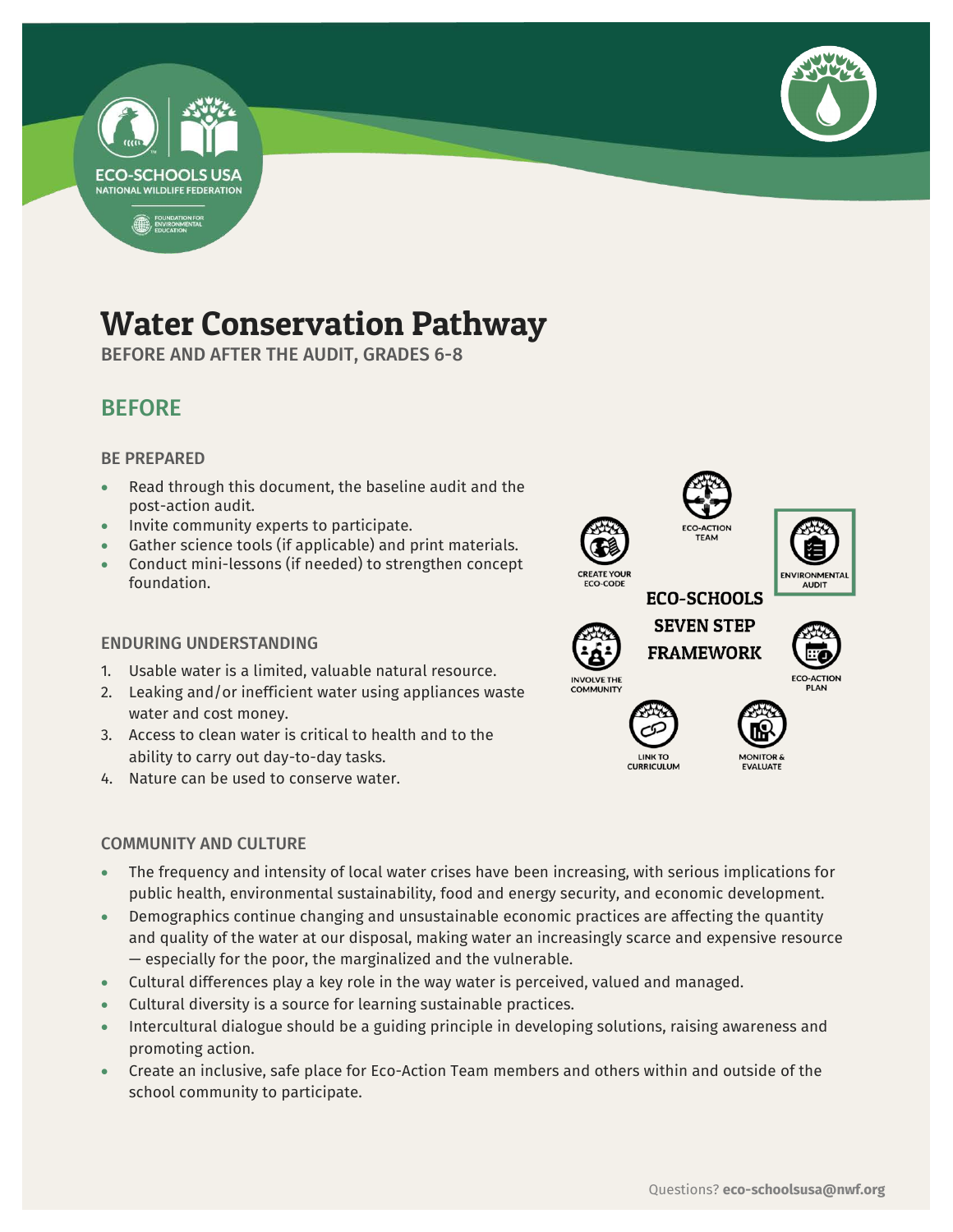



#### INTERDISCIPLINARY CONNECTIONS

**RIOOL** 

- Language Arts Practice crafting communications based on audience and purpose. Students can hone skills to help them effectively communicate via blog, social media, letter writing, and journalism.
- Math Determine the number of drips per minute and calculate the total water lost over a day, week, month and school year.
- Technology Research the history of water using appliances. How has technology changed – become more water efficient? Brainstorm or develop new water efficient technology that can support the school's conservation efforts.
- Civics What are the laws regulating student access to clean water? How can students use the system to make real change? Who are the community leaders who fight for just and equitable conditions?



# SUSTAINABLE GWALS

In 2016, seventeen Global Goals for Sustainable Development were adopted by world leaders at a United Nations Summit. These goals universally apply to all countries, therefore Eco-Schools USA is committed to doing our part. Over the next fifteen years, efforts will be made by governments, institutions and citizens all across the globe to end all forms of poverty, fight inequalities and tackle climate change, while ensuring nobody is left behind.







Ensure inclusive and equitable quality education and promote lifelong learning opportunities for all.

Ensure availability and sustainable management of water and sanitation for all.

Learn more at [globalgoals.org](https://www.globalgoals.org/)

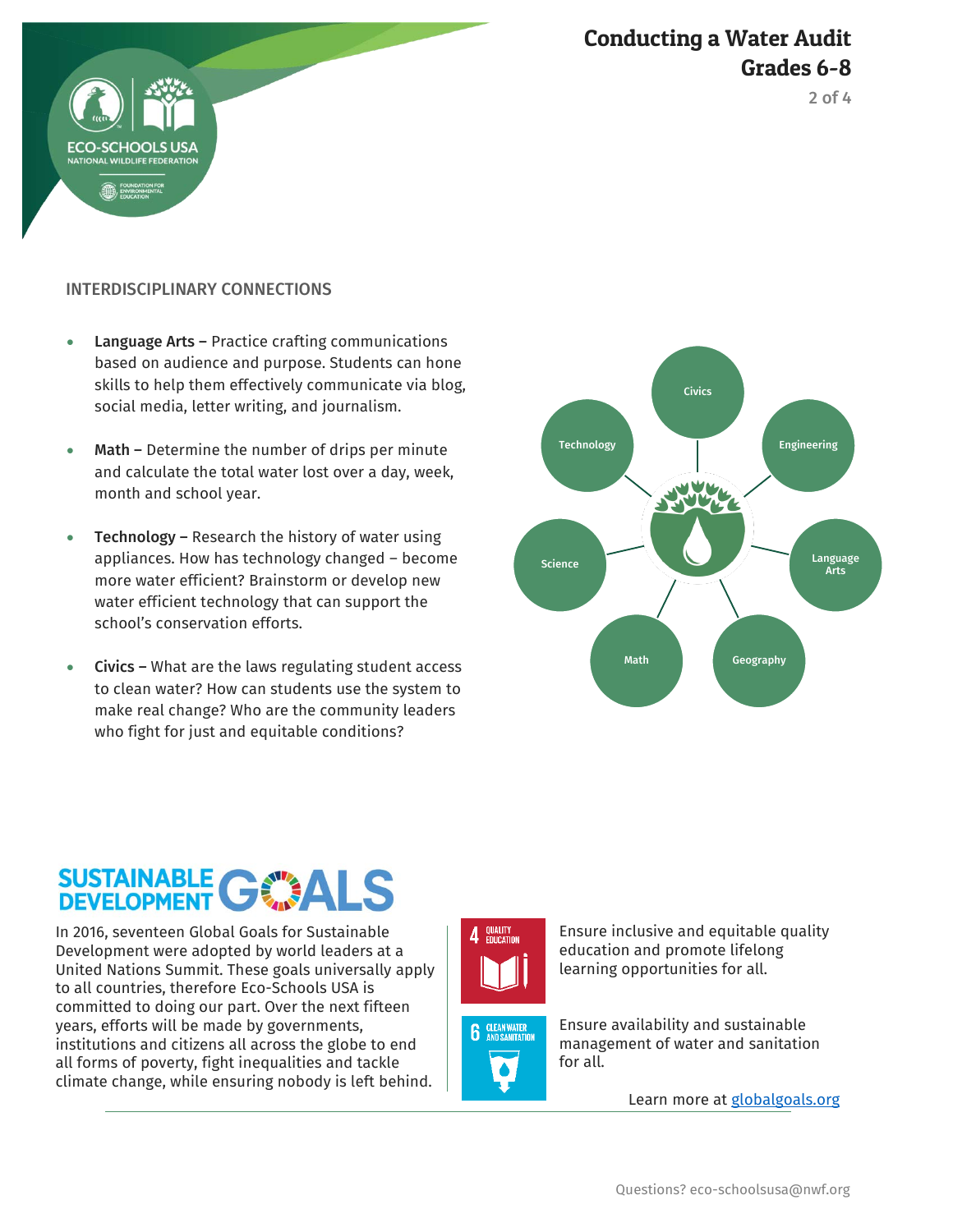



#### GATHER THE FOLLOWING MATERIALS

• Student worksheet(s) Audit form Clip boards

**ECO-SCHOOLS** 

- 
- School map(s) inside and outside
- **Beaker, graduated cylinders or** other container used to measure volume
- - Stop watch or phone's built-in stop watch

#### PROCEDURE

- 1. Before the audit, contact local experts who are willing to assist. These individuals can provide more in depth understanding and can help direct the team when questions arise and/or concerns arise.
- 2. Read through the audit. As an Eco-Action Team determine, based on the size of your school and the number of appliances/devices, how much time will be needed to complete the baseline or post-action audit.
- 3. Highlight the locations on the school maps where teams will collect data.
- 4. Conduct the baseline audit and make plans to conduct the post-action audit.
- 5. Analyze the results and develop an action plan.
- 6. Frequently communicate results and plans with the school and community.